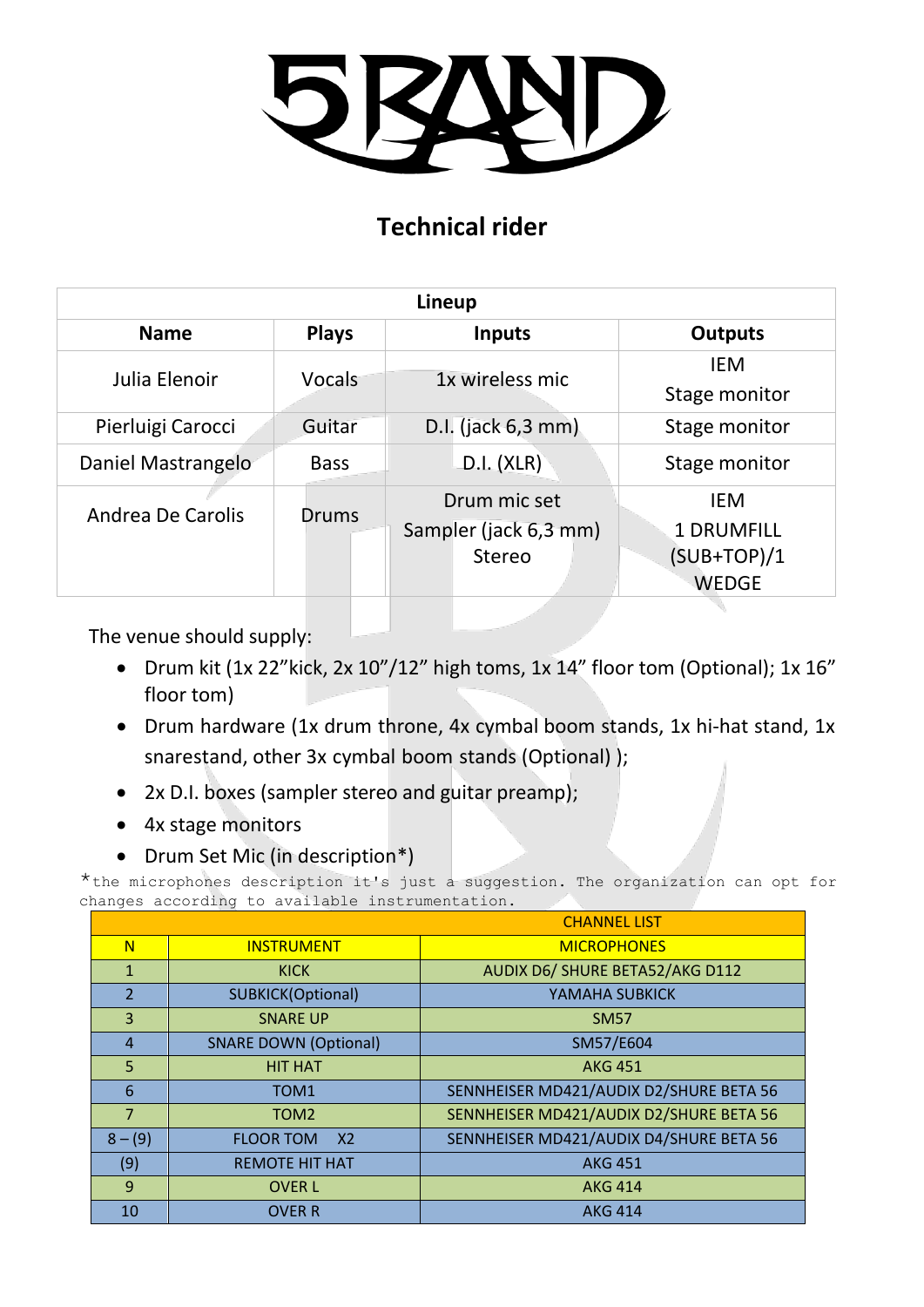We don't have our own soundman, so the venue should provide one as well. In addition to that, we'll need at least 3 multi-power outlets: one in the back of the stage, near the drums, and the others both on the left and the right side, as depicted in the following stage plan.

Should the venue be unable to provide any of the equipment above, please contact us so we can coordinate other arrangements.

Thank you very much for your attention and your interest in 5RAND, we're really looking forward to working with you soon!

> Band contacts: [www.5rand.net](http://www.5rand.net/) [info@5rand.net](mailto:info@5rand.net) +39 3292950841 - Julia